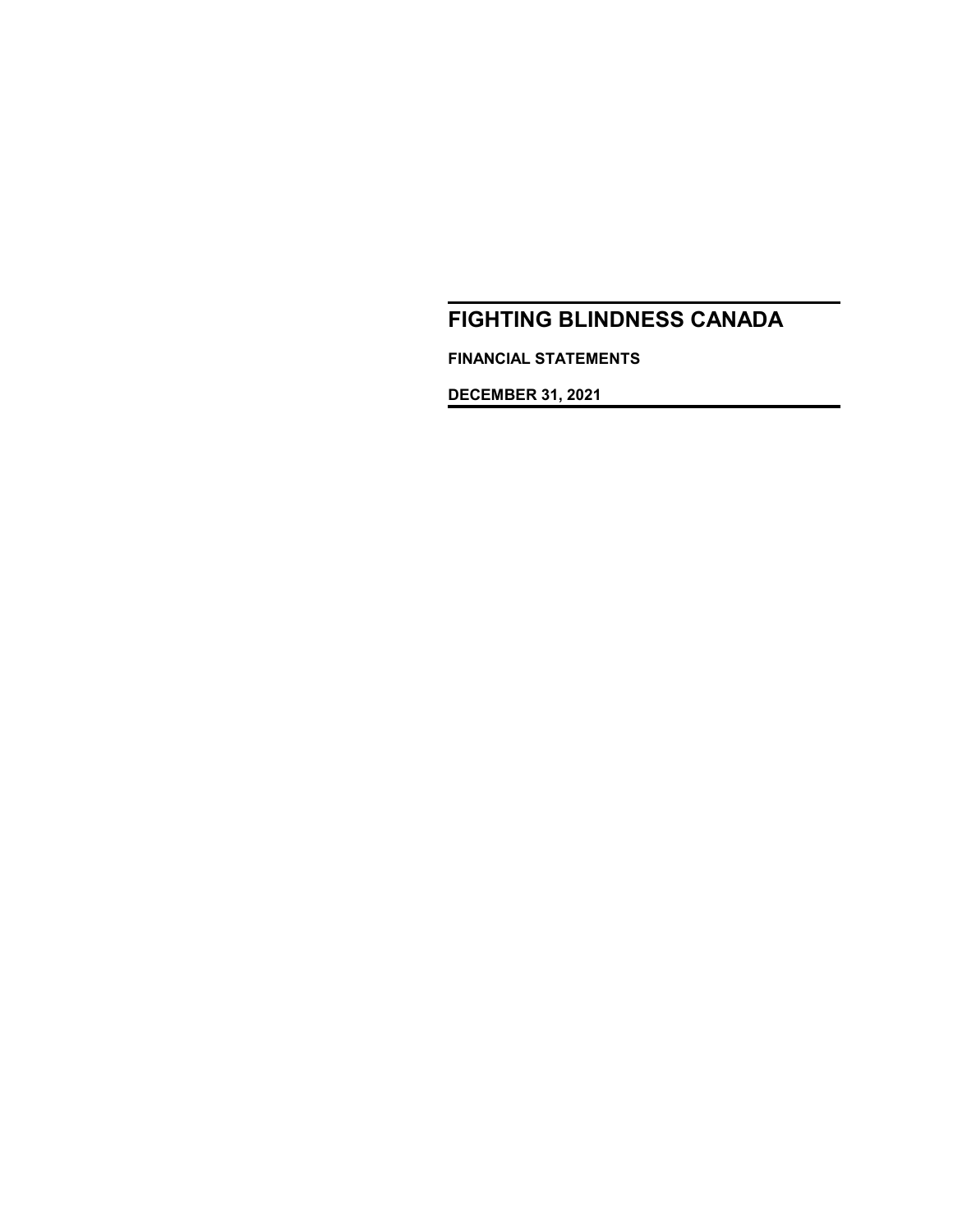Pennylegion|Chung LLP

#### **INDEPENDENT AUDITOR'S REPORT**

To the Members of Fighting Blindness Canada,

#### **Opinion**

We have audited the financial statements of Fighting Blindness Canada, formerly known as The Foundation Fighting Blindness (the organization), which comprise the statement of financial position as at December 31, 2021, and the statements of operations and changes in net assets and cash flows for the year then ended, and notes to the financial statements, including a summary of significant accounting policies.

In our opinion, the accompanying financial statements present fairly, in all material respects, the financial position of Fighting Blindness Canada as at December 31, 2021 and the results of its operations and its cash flows for the year then ended in accordance with Canadian accounting standards for not-for-profit organizations.

#### **Basis for Opinion**

We conducted our audit in accordance with Canadian generally accepted auditing standards. Our responsibilities under those standards are further described in the *Auditor's Responsibilities for the Audit of the Financial Statements* section of our report. We are independent of the organization in accordance with the ethical requirements that are relevant to our audit of the financial statements in Canada, and we have fulfilled our other ethical responsibilities in accordance with these requirements. We believe that the audit evidence we have obtained is sufficient and appropriate to provide a basis for our opinion.

#### **Responsibilities of Management and Those Charged with Governance for the Financial Statements**

Management is responsible for the preparation and fair presentation of the financial statements in accordance with Canadian accounting standards for not-for-profit organizations and for such internal control as management determines is necessary to enable the preparation of financial statements that are free from material misstatement, whether due to fraud or error.

In preparing the financial statements, management is responsible for assessing the organization's ability to continue as a going concern, disclosing, as applicable, matters related to going concern and using the going concern basis of accounting unless management either intends to liquidate the organization or to cease operations, or has no realistic alternative but to do so.

Those charged with governance are responsible for overseeing the organization's financial reporting process.

#### **Auditor's Responsibilities for the Audit of the Financial Statements**

Our objectives are to obtain reasonable assurance about whether the financial statements as a whole are free from material misstatement, whether due to fraud or error, and to issue an auditor's report that includes our opinion. Reasonable assurance is a high level of assurance, but is not a guarantee that an audit conducted in accordance with Canadian generally accepted auditing standards will always detect a material misstatement when it exists. Misstatements can arise from fraud or error and are considered material if, individually or in the aggregate, they could reasonably be expected to influence the economic decisions of users taken on the basis of these financial statements.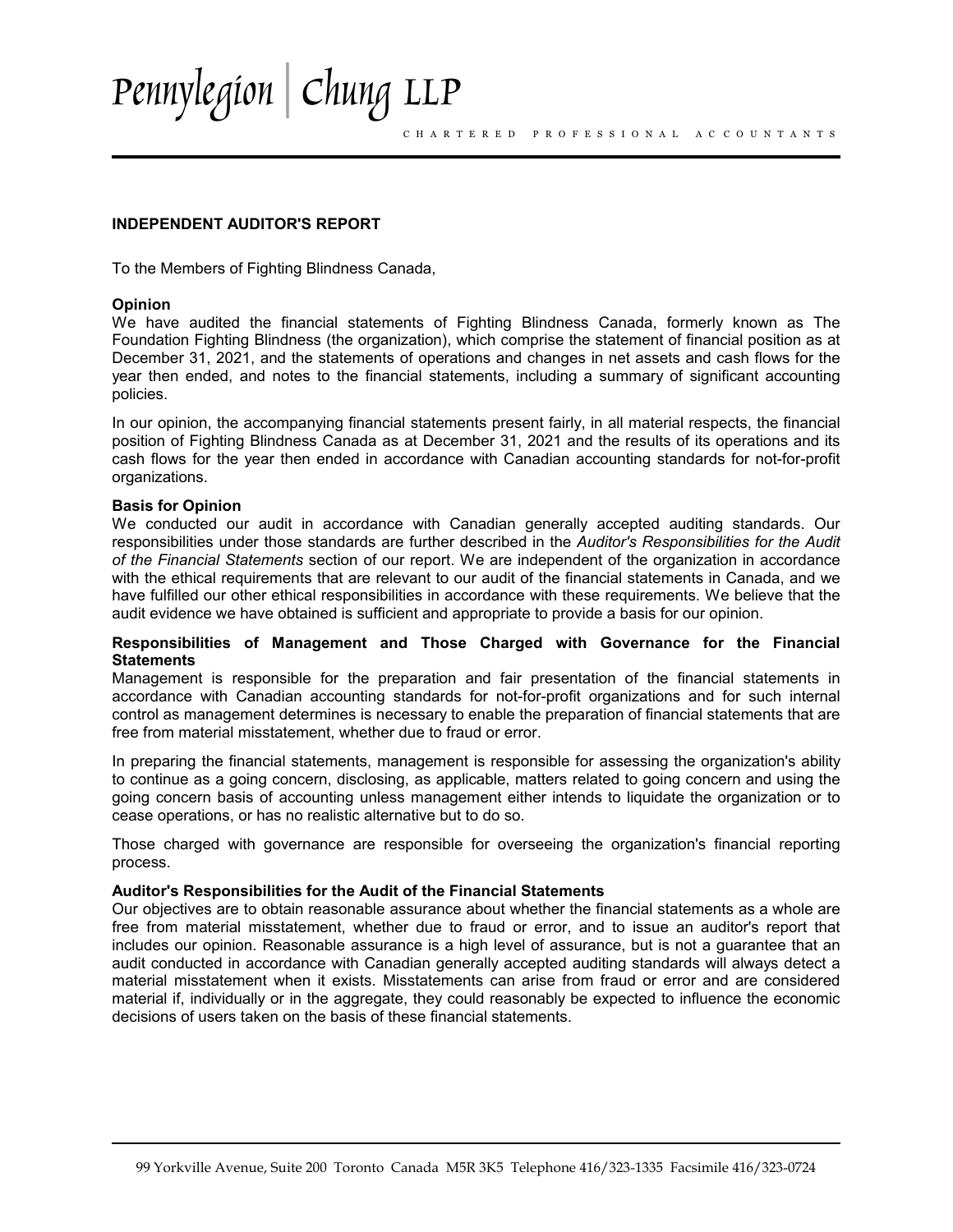#### **INDEPENDENT AUDITOR'S REPORT (continued)**

As part of an audit in accordance with Canadian generally accepted auditing standards, we exercise professional judgment and maintain professional skepticism throughout the audit. We also:

- Identify and assess the risks of material misstatement of the financial statements, whether due to fraud or error, design and perform audit procedures responsive to those risks, and obtain audit evidence that is sufficient and appropriate to provide a basis for our opinion. The risk of not detecting a material misstatement resulting from fraud is higher than for one resulting from error, as fraud may involve collusion, forgery, intentional omissions, misrepresentations, or the override of internal control.
- Obtain an understanding of internal control relevant to the audit in order to design audit procedures that are appropriate in the circumstances, but not for the purpose of expressing an opinion on the effectiveness of the organization's internal control.
- Evaluate the appropriateness of accounting policies used and the reasonableness of accounting estimates and related disclosures made by management.
- Conclude on the appropriateness of management's use of the going concern basis of accounting and, based on the audit evidence obtained, whether a material uncertainty exists related to events or conditions that may cast significant doubt on the organization's ability to continue as a going concern. If we conclude that a material uncertainty exists, we are required to draw your attention in our auditor's report to the related disclosures in the financial statements or, if such disclosures are inadequate, to modify our opinion. Our conclusions are based on the audit evidence obtained up to the date of our auditor's report. However, future events or conditions may cause the organization to cease to continue as a going concern.
- Evaluate the overall presentation, structure and content of the financial statements, including the disclosures, and whether the financial statements represent the underlying transactions and events in a manner that achieves fair presentation.

We communicate with those charged with governance regarding, among other matters, the planned scope and timing of the audit and significant audit findings, including any significant deficiencies in internal control that we identify during our audit.

#### **Other Matter**

The financial statements of Fighting Blindness Canada as at and for the year ended December 31, 2020 were audited by another auditor who expressed an unqualified opinion on those financial statements on May 31, 2021.

PENYVEGION CHUNG LLP

Chartered Professional Accountants Licensed Public Accountants

May 30, 2022 Toronto, Ontario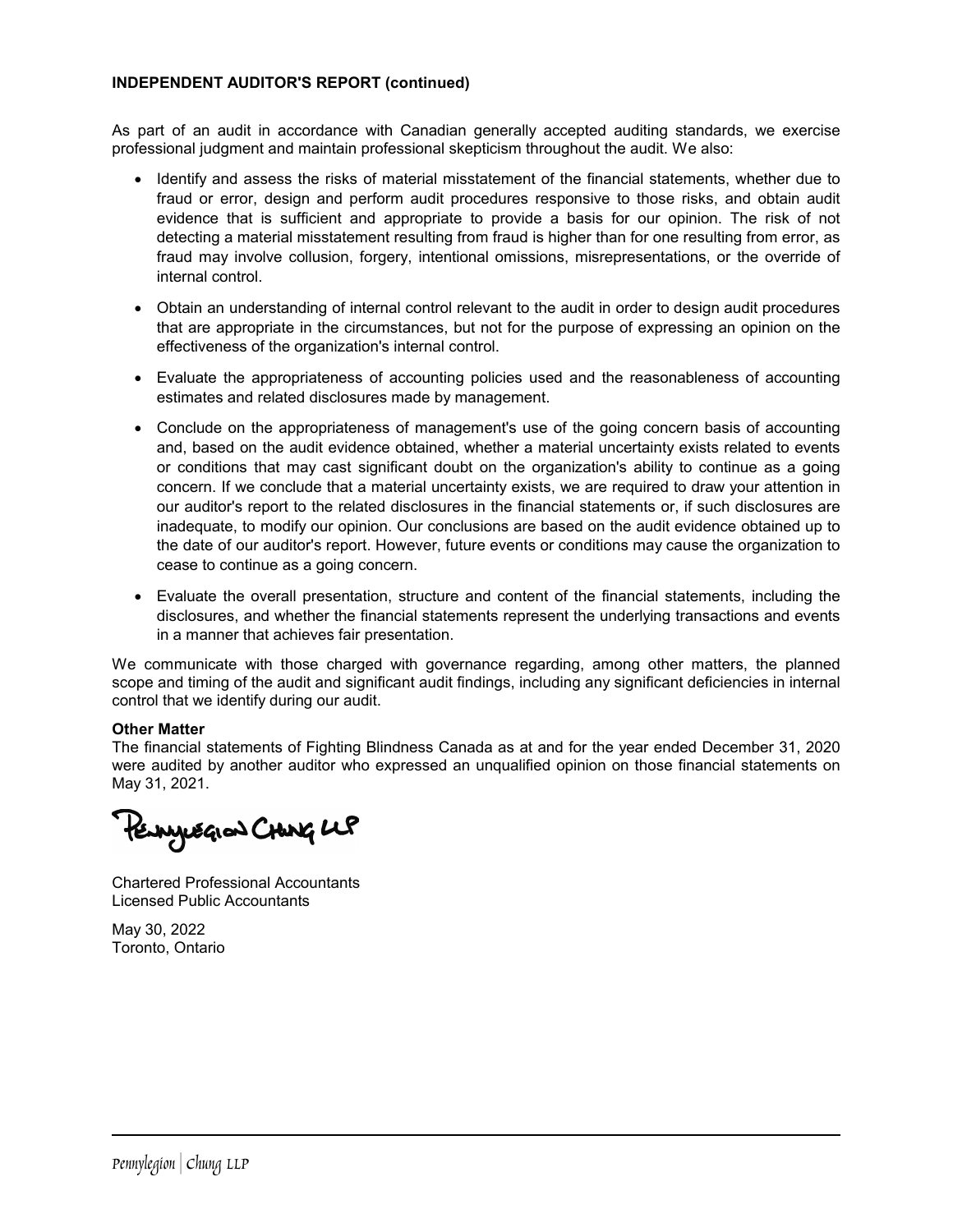### **STATEMENT OF FINANCIAL POSITION**

## **AS AT DECEMBER 31, 2021**

|                                                                                                                                                       | 2021                                                     | 2020                                                    |
|-------------------------------------------------------------------------------------------------------------------------------------------------------|----------------------------------------------------------|---------------------------------------------------------|
|                                                                                                                                                       |                                                          |                                                         |
| <b>ASSETS</b>                                                                                                                                         |                                                          |                                                         |
| Current assets<br>Cash<br>Marketable securities (note 3)<br>Amounts receivable<br>HST rebate recoverable<br>Prepaid expenses                          | \$<br>710,018<br>6,874,666<br>16,746<br>76,662<br>59,343 | \$1,974,357<br>5,118,364<br>14,437<br>110,970<br>64,966 |
| Long-term assets<br>Capital assets (note 4)                                                                                                           | 7,737,435<br>31,152<br>\$7,768,587                       | 7,283,094<br>29,267<br>\$7,312,361                      |
| <b>LIABILITIES AND NET ASSETS</b>                                                                                                                     |                                                          |                                                         |
| <b>Current liabilities</b><br>Accounts payable and accrued liabilities<br>Payroll source deductions payable<br>Deferred contributions (notes 5 and 9) | \$<br>690,670<br>353<br>5,073,560<br>5,764,583           | \$<br>657,580<br>4,933,467<br>5,591,047                 |
| Net assets<br>Unrestricted (note 9)                                                                                                                   | 2,004,004<br>\$7,768,587                                 | 1,721,314<br>\$7,312,361                                |

Commitments (notes 6 and 7)

Approved on behalf of the Board:

\_\_\_\_\_\_\_\_\_\_\_\_\_\_\_\_\_\_\_\_\_\_\_\_\_\_\_\_\_\_\_\_, Director  $Q \triangleright$  Director Tara James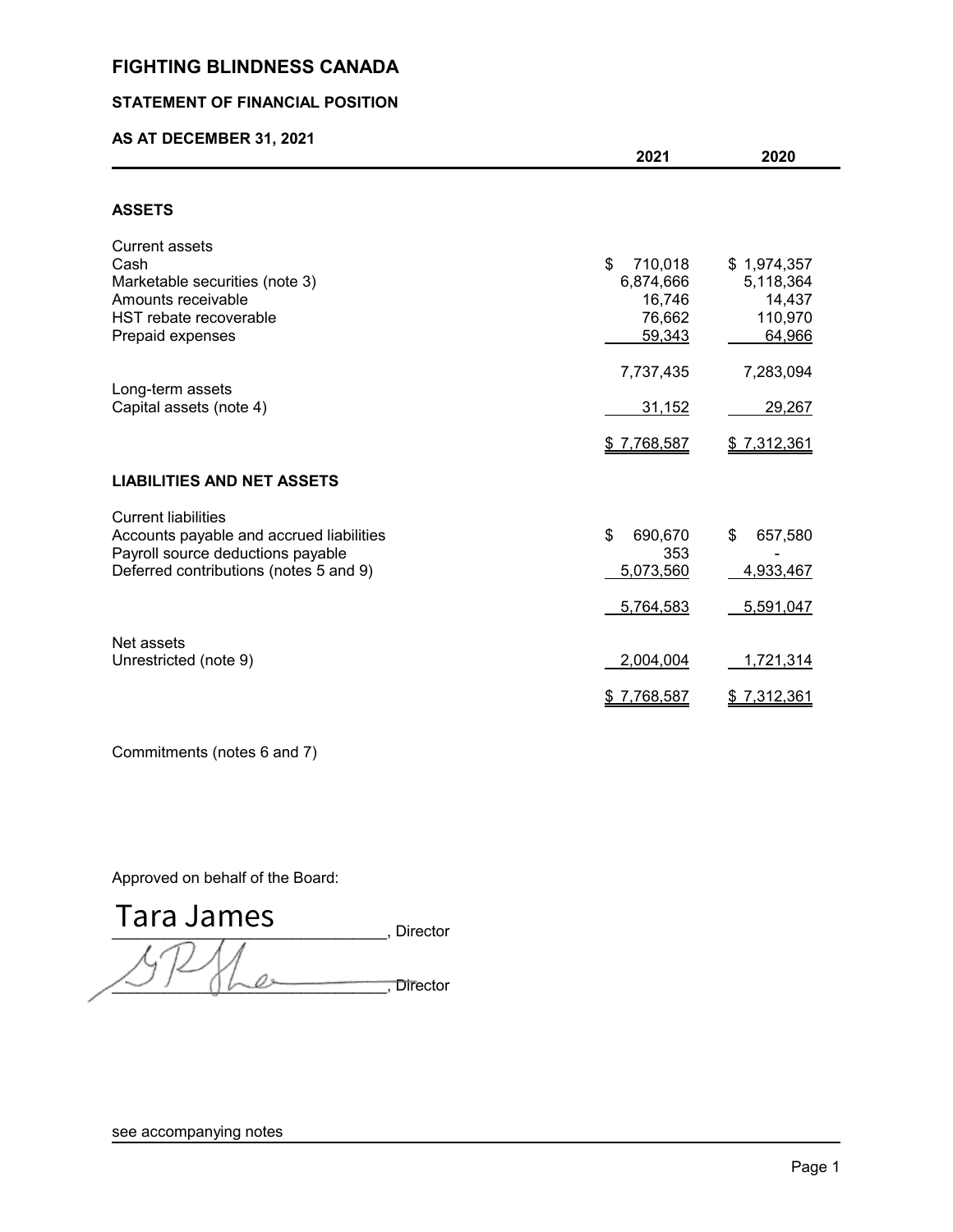## **STATEMENT OF OPERATIONS AND CHANGES IN NET ASSETS**

## **FOR THE YEAR ENDED DECEMBER 31, 2021**

| IN THE TEAN ENDED DEVENIDEN 91, 2021                                       | 2021        | 2020        |
|----------------------------------------------------------------------------|-------------|-------------|
| <b>REVENUE</b>                                                             |             |             |
| Contributions                                                              |             |             |
| Individuals                                                                | \$3,375,279 | \$2,627,416 |
| Corporations                                                               | 669,325     | 710,009     |
| Foundations                                                                | 211,313     | 344,742     |
| Government                                                                 | 13,511      | 9,540       |
| <b>Fundraising events</b>                                                  | 883,945     | 713,891     |
| Sponsorships                                                               | 670,577     | 256,362     |
| Canada Emergency Wage Subsidy                                              | 132,243     | 372,246     |
| Interest and dividends                                                     | 29,112      | 85,318      |
|                                                                            | 5,985,305   | 5,119,524   |
| <b>EXPENSES</b> (note 8)                                                   |             |             |
| Fundraising                                                                | 2,041,936   | 1,676,574   |
| Scientific research                                                        | 2,030,583   | 1,329,723   |
| Education and advocacy programs                                            | 1,053,817   | 981,588     |
| Administrative                                                             | 572,171     | 503,808     |
| Amortization                                                               | 9,644       | 12,069      |
|                                                                            | 5,708,151   | 4,503,762   |
| Excess of revenue over expenses for the<br>year before below noted item    | 277,154     | 615,762     |
| Realized gains and changes in unrealized<br>gains on marketable securities | 5,536       | (176, 120)  |
| <b>EXCESS OF REVENUE OVER EXPENSES FOR THE YEAR</b>                        | 282,690     | 439,642     |
| Net assets, beginning of year                                              | 1,721,314   | 1,281,672   |
| <b>NET ASSETS, END OF YEAR</b>                                             | \$2,004,004 | \$1,721,314 |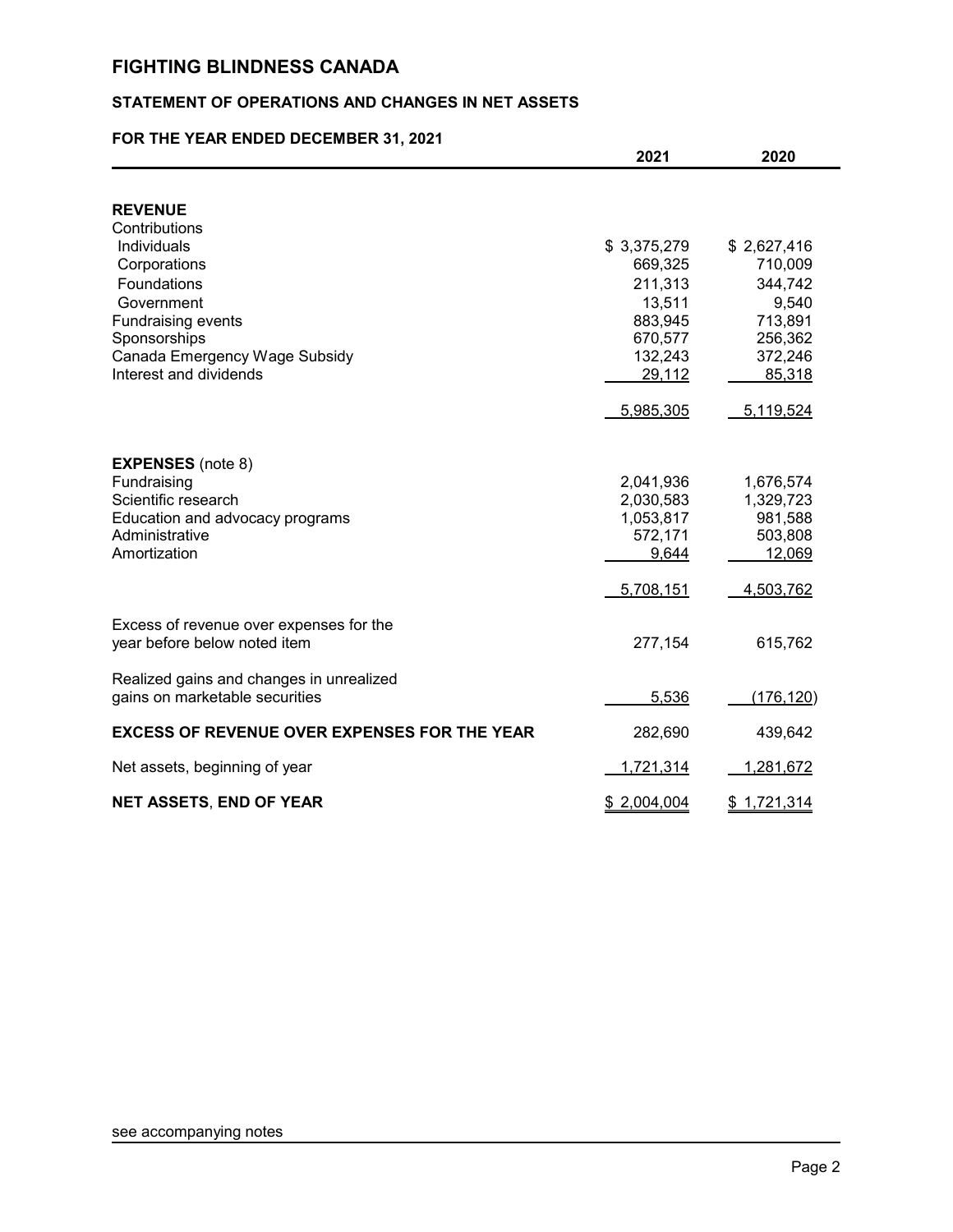## **STATEMENT OF CASH FLOWS**

## **FOR THE YEAR ENDED DECEMBER 31, 2021**

| , OR THE TEAR ENDED DEVENIDER 01, 2021                   | 2021           | 2020             |  |
|----------------------------------------------------------|----------------|------------------|--|
|                                                          |                |                  |  |
| <b>OPERATING ACTIVITIES</b>                              |                |                  |  |
| Excess of revenue over expenses for the year             | \$<br>282,690  | \$<br>439,642    |  |
| Add back (deduct) non-cash items -                       |                |                  |  |
| Amortization of capital assets                           | 9,644          | 12,069           |  |
| Change in unrealized gains on marketable securities      | (5,689)        | 249,625          |  |
| Net change in non-cash working capital items (see below) | <u>211,158</u> | <u>1,685,901</u> |  |
| Net cash generated from operating activities             | 497,803        | 2,387,237        |  |
|                                                          |                |                  |  |
| <b>INVESTING ACTIVITIES</b>                              |                |                  |  |
| Marketable securities purchased                          | (1,750,613)    | (778,643)        |  |
| Capital assets purchased                                 | (11, 529)      | (4,890)          |  |
| Net cash used for investing activities                   | (1,762,142)    | <u>(783,533)</u> |  |
| NET INCREASE (DECREASE) IN CASH FOR THE YEAR             | (1, 264, 339)  | 1,603,704        |  |
| Cash, beginning of year                                  | 1,974,357      | 370,653          |  |
|                                                          |                |                  |  |
| <b>CASH, END OF YEAR</b>                                 | 710,018<br>\$  | \$1,974,357      |  |

Net change in non-cash working capital items:

| Decrease (increase) in current assets-      |              |    |           |
|---------------------------------------------|--------------|----|-----------|
| Amounts receivable                          | \$<br>14.418 | S  | 82,866    |
| Canada Emergency Wage Subsidy receivable    | (16,726)     |    |           |
| HST rebate recoverable                      | 34,308       |    | (40, 937) |
| Prepaid expenses                            | 5.623        |    | (36, 563) |
| Increase (decrease) in current liabilities- |              |    |           |
| Accounts payable and accrued liabilities    | 33.090       |    | 144.330   |
| Payroll source deductions payable           | 352          |    |           |
| Deferred contributions                      | 140.093      |    | 1.536.205 |
|                                             | 211,158      | S. | 1,685,901 |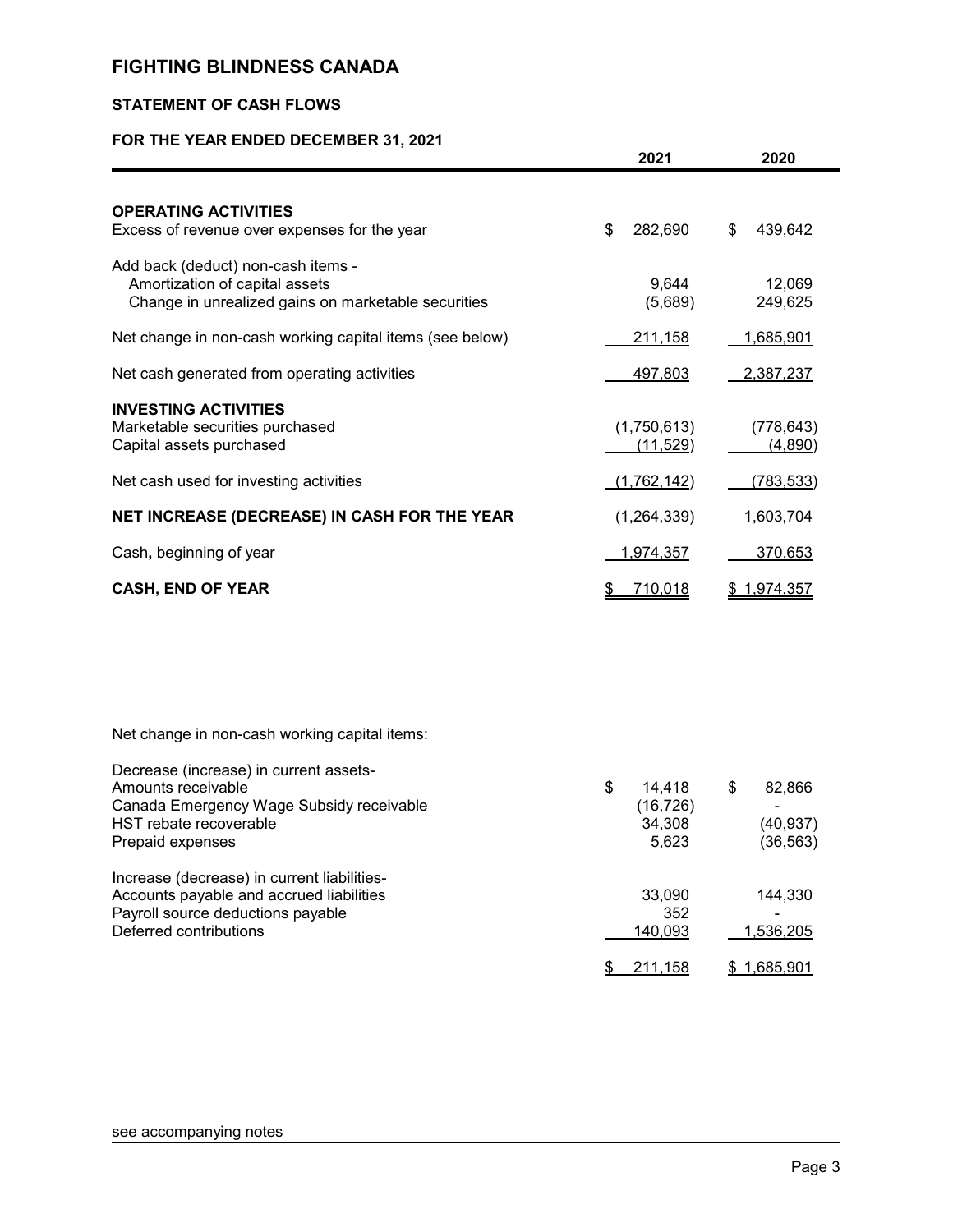#### **NOTES TO THE FINANCIAL STATEMENTS**

#### **DECEMBER 31, 2021**

Fighting Blindness Canada, formerly known as The Foundation Fighting Blindness (the organization), was incorporated in the Province of Ontario and on July 20, 2021 was continued under the Canada Not-forprofit Corporations Act. The organization is exempt from income tax in Canada as a registered charitable organization under the Income Tax Act (Canada).

The organization's mission is to lead the fight against blindness by raising and directing funds to accelerate the development and availability of treatments and cures.

#### **1. SUMMARY OF SIGNIFICANT ACCOUNTING POLICIES**

Management is responsible for the preparation of these financial statements in accordance with Canadian accounting standards for not-for-profit organizations. Outlined below are those policies considered particularly significant:

#### **Revenue recognition**

The principal sources of revenue and recognition of these revenues for financial statement purposes are as follows:

#### *Contributions*

The organization follows the deferral method of revenue recognition for contributions. Externally restricted contributions, including grants and donor restricted donations, related to current expenses are recognized as revenue in the current year. Externally restricted contributions received in the year for expenses to be incurred in the following year are recorded as deferred contributions. Unrestricted contributions are recorded when received.

Contributed materials and services are recorded in the financial statements when their fair values are reasonably determinable and when they would normally have been purchased by the organization. Fair value is defined as the estimated cash outlay that would have been required to purchase the contributed material and services. The value services contributed by volunteers is not recorded in the financial statements.

#### *Canada Emergency Wage Subsidy*

CEWS revenue is recognized in the period to which it relates.

#### *Sponsorships*

Sponsorship revenue is recognized in the period to which it relates.

#### *Fundraising events*

Fundraising event revenue is recognized in the period in which the event takes place.

#### *Investment income*

Interest and dividend income is recognized as revenue when earned. Changes in unrealized gains and realized gains and losses on the sale of marketable securities are recorded in statement of operations.

#### **Scientific research grants**

Research grants are expensed in the period in which the related grant recipients incurred eligible expenses, which have been approved by the organization.

#### **Allocation of expenses**

Personnel expenses are allocated to activities based on the proportional hours spent on each.

#### **Foreign currency translation**

Transactions denominated in foreign currencies are translated into Canadian dollars at exchange rates prevailing at the transaction date. Monetary assets and liabilities are translated into Canadian dollars at exchange rates in effect at the date of the statement of financial position. Exchange gains and losses are included in the statement of operations.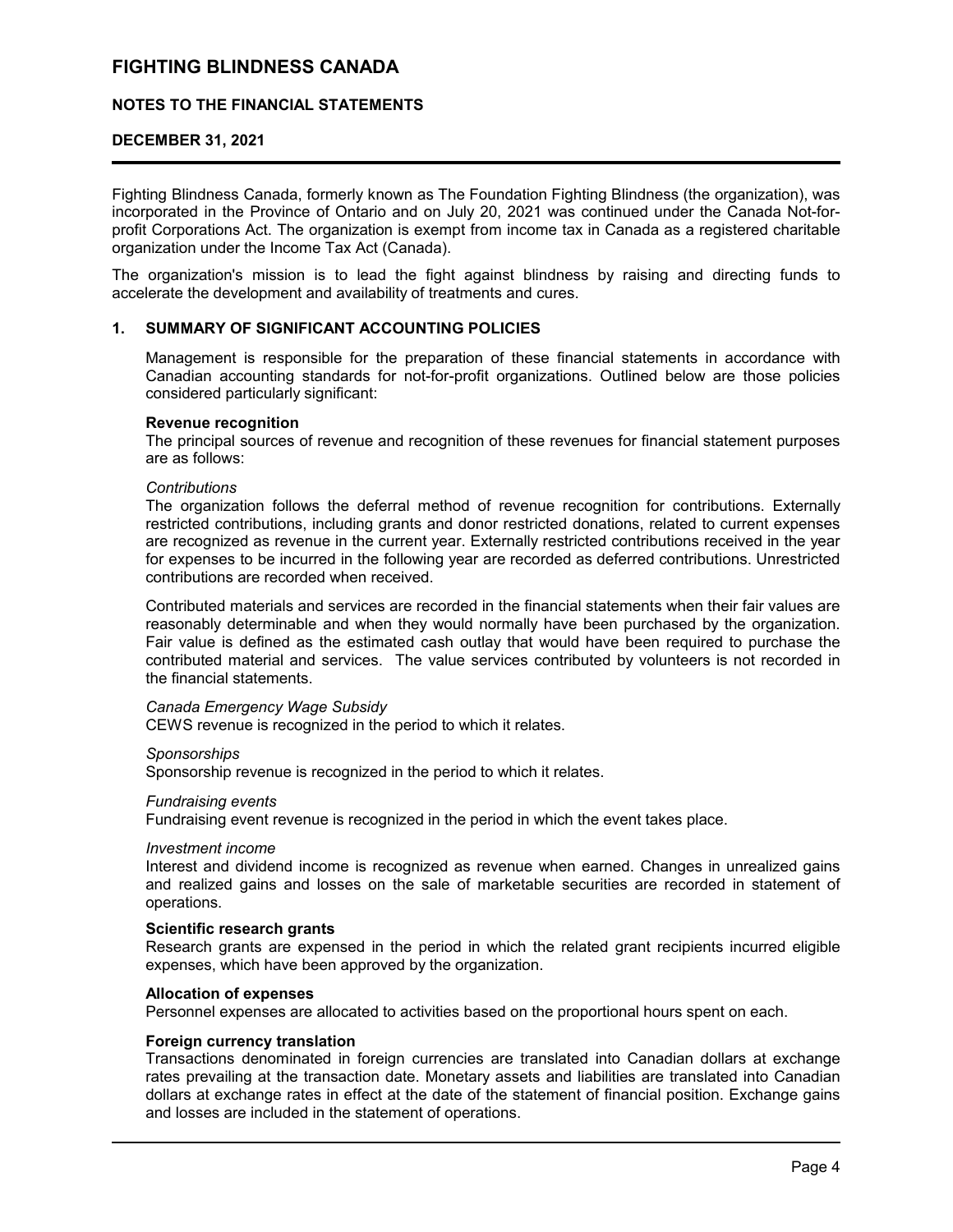#### **NOTES TO THE FINANCIAL STATEMENTS**

#### **DECEMBER 31, 2021**

#### **1. SUMMARY OF SIGNIFICANT ACCOUNTING POLICIES (continued)**

#### **Capital assets**

Capital asset purchases are recorded at cost. Amortization is provided annually at rates calculated to write-off the assets over their estimated useful lives as follows:

| Computers and equipment | - 5 years straight-line  |
|-------------------------|--------------------------|
| Furniture and fixtures  | - 10 years straight-line |

#### **2. FINANCIAL INSTRUMENTS AND RELATED FINANCIAL RISKS**

The organization's financial instruments include cash, marketable securities, amounts receivable, accounts payable and accrued liabilities. Marketable securities, which include guaranteed investment certificates and money market mutual funds, are measured at fair market value. Fair market value is determined by reference to published price quotations in an active market at year end. Amounts receivable, accounts payable and accrued liabilities are initially recorded at fair value and are subsequently recorded net of any provisions for impairment in value.

The organization's investments held in U.S. marketable securities are exposed to foreign currency risk through fluctuations in foreign exchange rates. It is management's opinion that this risk is not significant and is mitigated by close monitoring of the investment portfolio.

#### **3. MARKETABLE SECURITIES**

Marketable securities as at December 31 are as follows:

|                                                                 | 2021                      | 2020      |
|-----------------------------------------------------------------|---------------------------|-----------|
| Guaranteed investment certificates                              | $$3,621,163$ $$2,345,696$ |           |
| Money market mutual funds and<br>high interest savings accounts | 3,253,503                 | 2,772,668 |
|                                                                 | $$6,874,666$ $$5,118,364$ |           |

Guaranteed investment certificates bear interest at rates ranging from 0.52% to 1.80% and mature between February 2022 and October 2022.

#### **4. CAPITAL ASSETS**

Capital assets are as follows:

|                                                   | Cost              |    | Accumulated<br>Amortization |   | 2021<br><b>Net</b> |   | 2020<br><b>Net</b> |
|---------------------------------------------------|-------------------|----|-----------------------------|---|--------------------|---|--------------------|
| Computers and equipment<br>Furniture and fixtures | 111.411<br>27.069 | S. | (84, 983)<br>(22.345)       | S | 26,428<br>4.724    | S | 22,586<br>6,681    |
|                                                   | 173.704           |    | (142.552)                   |   | 31.152             |   | 29,267             |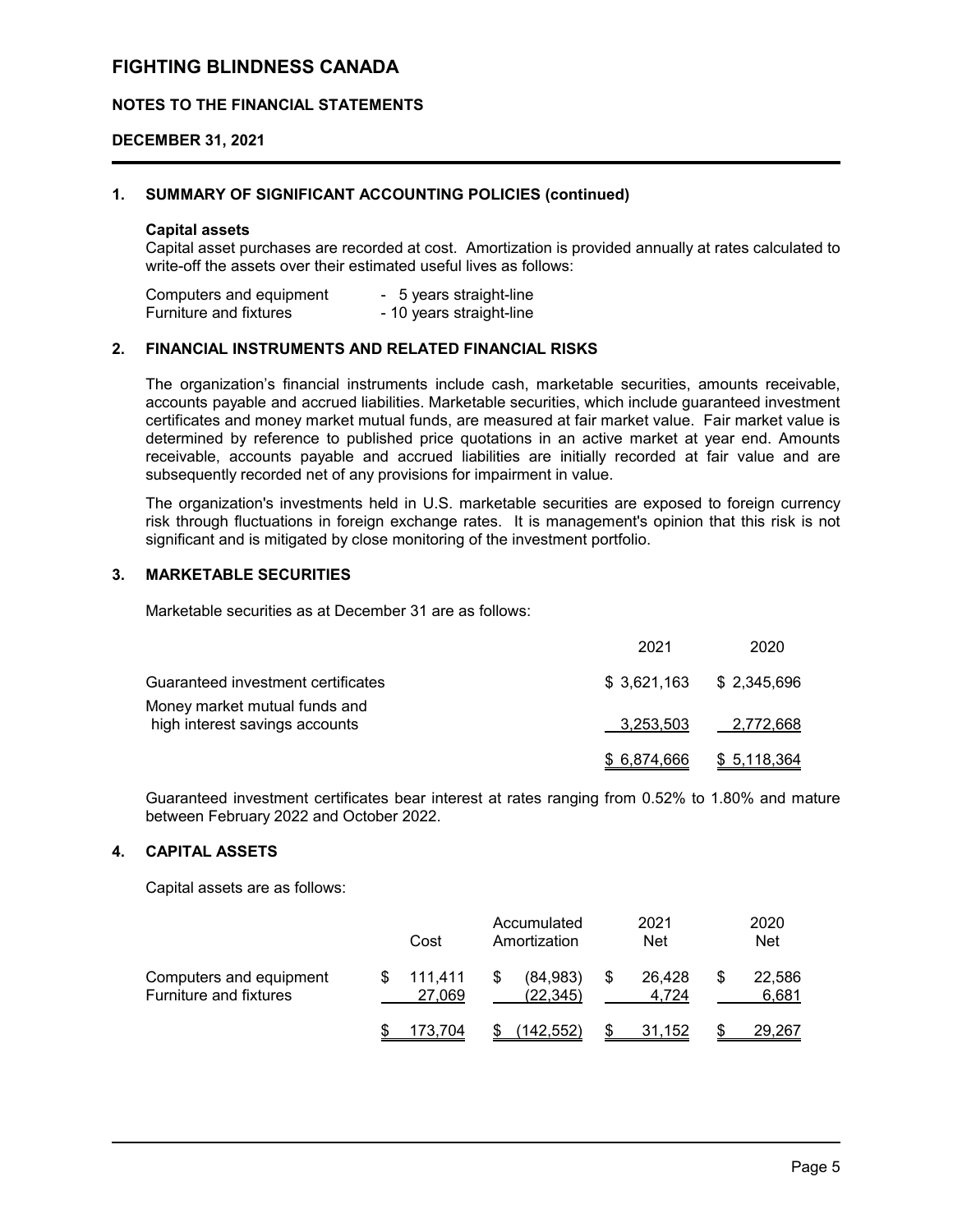#### **NOTES TO THE FINANCIAL STATEMENTS**

#### **DECEMBER 31, 2021**

#### **5. DEFERRED CONTRIBUTIONS**

Continuity of deferred contributions for the year is as follows:

|                                                                                                                           | 2021                                    | 2020                                    |
|---------------------------------------------------------------------------------------------------------------------------|-----------------------------------------|-----------------------------------------|
| Deferred contributions, beginning of year<br>Add cash received from contributions<br>Less contribution revenue recognized | \$4,933,467<br>4.409.521<br>(4,269,428) | \$2,414,690<br>6.210.484<br>(3,691,707) |
| Deferred contributions, end of year                                                                                       | \$ 5,073,560                            | \$4,933,467                             |

#### **6. LEASE COMMITMENT**

The organization leases office and programming space in Toronto, Ontario. Minimum annual lease payments under the terms of the lease agreement are as follows:

| 2022 | 166.034<br>\$. |
|------|----------------|
| 2023 | 174.725        |
| 2024 | 183.635        |
| 2025 | 192.773        |
| 2026 | 16.515         |

#### **7. SCIENTIFIC RESEARCH FUTURE COMMITMENTS**

The organization has committed to fund research grants, on an annual basis, for the following years subject to the availability of funding and approval of continuing research efforts by the organization's Scientific Advisory Board and Board of Directors:

| 2022 | \$2,320,827 |
|------|-------------|
| 2023 | 486.705     |
| 2024 | 323.425     |
| 2025 | 296.225     |
| 2026 | 64.124      |

#### **8. ALLOCATION OF PERSONNEL EXPENSES**

Personnel expenses are allocated to the following activities:

|                                                         | 2021                              | 2020                              |
|---------------------------------------------------------|-----------------------------------|-----------------------------------|
| Fundraising<br>Education and advocacy<br>Administrative | \$1,043,199<br>560.215<br>295,985 | \$1,017,075<br>604.975<br>238,748 |
|                                                         | \$1,899,399                       | \$1,860,798                       |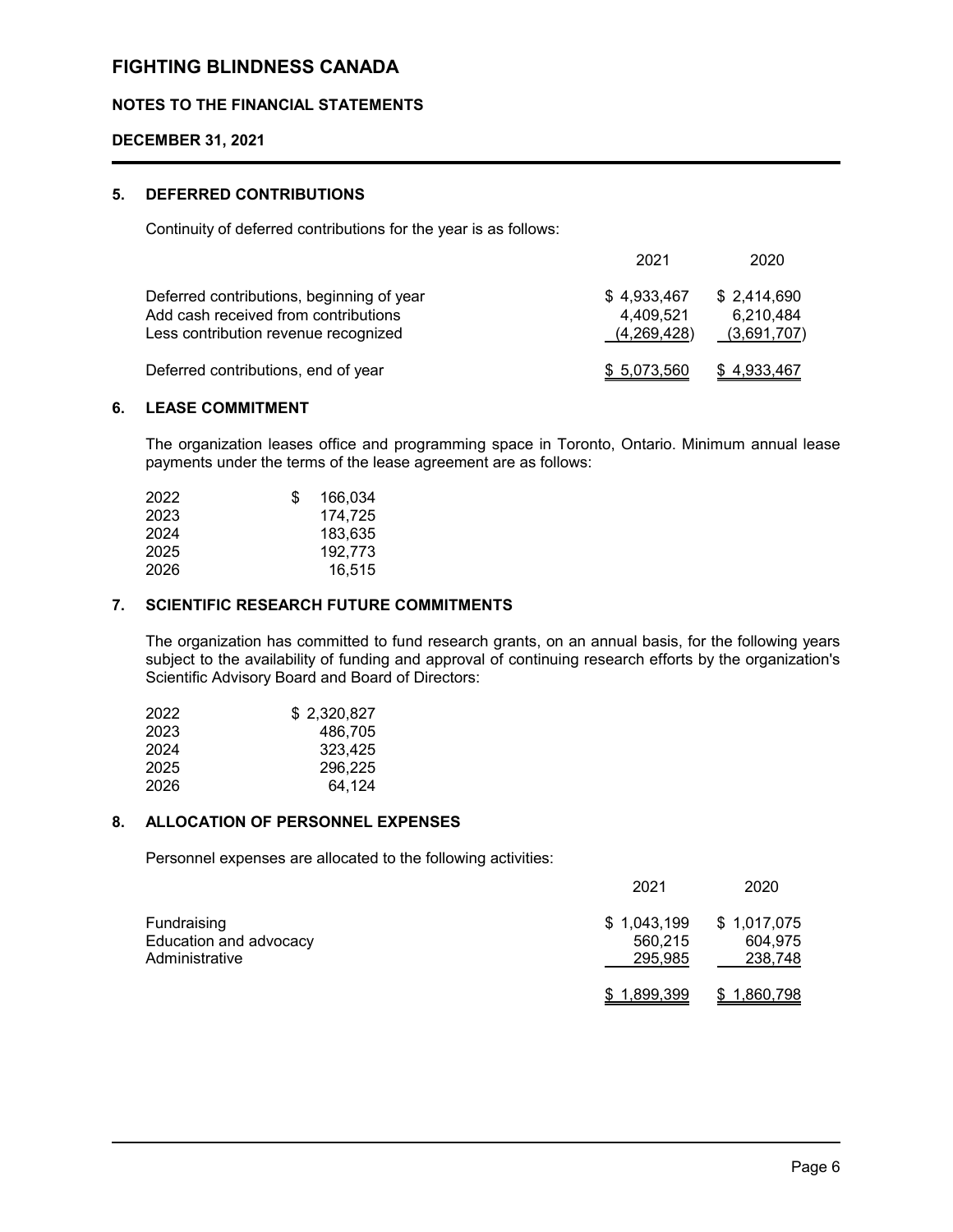#### **NOTES TO THE FINANCIAL STATEMENTS**

#### **DECEMBER 31, 2021**

#### **9. RETROSPECTIVE CHANGE IN ACCOUNTING POLICY**

The organization retrospectively changed its accounting policy for recognizing contribution revenue to the deferral method from the restricted fund method. The accounting policy was changed in order to recognize revenue in the period in which the related expenses are incurred.

The result of the retrospective change in the revenue recognition policy on the comparative amounts as at December 31, 2020 and for the year ended is as follows:

- The externally restricted fund balance previously recorded as at December 31, 2020 has been reduced by \$982,571 and deferred contributions increased by \$982,571.
- The previously stated closing net assets as at December 31, 2020 (and the opening net assets balance as at January 1, 2020) of \$2,703,885 has been restated to \$1,721,314.
- There was no change to the excess of revenue over expenses for the year ended December 31, 2020.
- There was no change to the operating, investing and financing activities reported on the statement of cash flows for the year ended December 31, 2020.

#### **10. PRIOR PERIOD RECLASSIFICATIONS**

Prior period financial statement amounts have been reclassified to conform to current period presentation.

Signature: <del>J</del>-fames

**Email:** tarajames@rogers.com